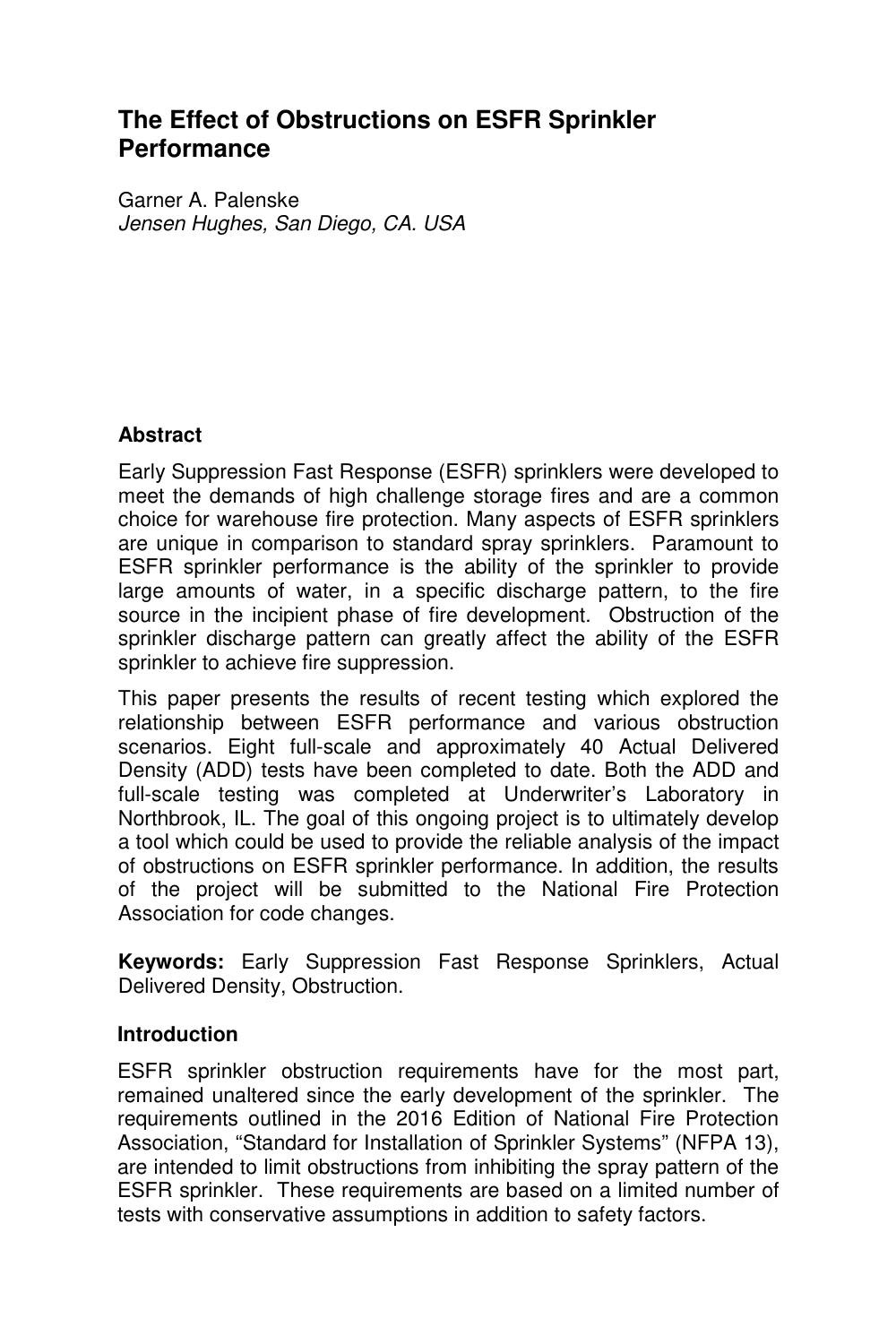Currently ESFR sprinklers are required to be located a minimum of 12 inches horizontally from the nearest edge of any bottom chord or bar joist. A bridging member of 2 inches or less in width is required to be located a minimum of 24 inches below the elevation of the sprinkler deflector or positioned a minimum of 12 inches horizontally from the sprinkler deflector. The ESFR design standards also limit the height of storage from being within 36 inches of the sprinkler deflector. Figure 1 shows a typical bar joist, sprinkler, and bridging member arrangement.



Figure 1. 22-inch Deep Bar Joist with Bridging Member.

The absence of full-scale testing results complicates one's ability to interpret these requirements. The potential to improve the current ESFR sprinkler obstruction requirements provided the motivation for the Fire Protection Research Foundation to commission this research project.

# **Actual Delivered Density (ADD) Testing**

ADD testing was used to select various obstruction scenarios to be tested in full-scale. Figure 2 shows a typical sprinkler vs obstruction condition used in the testing. The ADD apparatus used can be described are 48 water collection pans and 12 heptane nozzles. The water collection pans are separated into groups of four. A group of four collection pans simulates the top surface of one pallet load of stored commodity. Eight groups of four collection pans are placed in the main array. In addition, two satellite collector arrays are placed adjacent to the main array to investigate pre-wetting of sprinkler spray on a multiple-row storage array. A 6-inch flue space was maintained between the two adjacent simulated commodities. The complete ADD apparatus simulates a 4 x 4 array of stored pallet loads of commodity.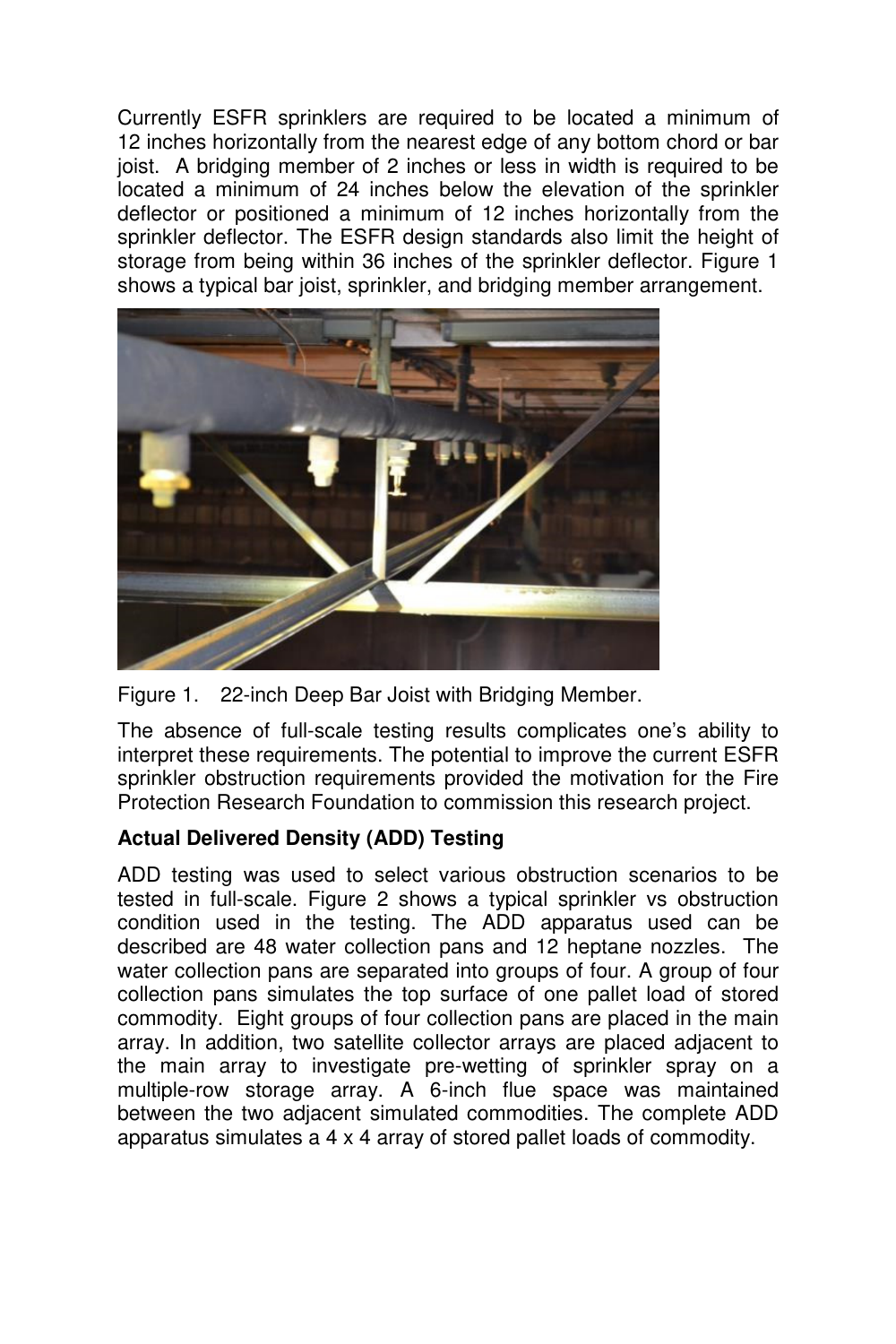The apparatus was arranged to simulate the planned full-scale fire test configuration. The center of the ADD apparatus was located directly below the sprinkler and the top of the apparatus (representing the top surface of stored commodity) was located 10 feet from the ceiling. The apparatus was calibrated to produce a heat release rate of 2.5 MW, which is the heat release rate expected from a fire occurring within rack storage of cartoned, unexpanded Group A plastic commodity to a height 30 feet. Figure 3 shows the east view of the ADD apparatus during one of the bar joist obstruction tests.



Figure 2. Typical Sprinkler Obstruction Arrangement.

ADD testing was used to compare the change in water flux delivered to the top of the simulated commodity with various obstruction arrangements. Coordination of bridging members was identified as the most problematic obstruction issue. The initial focus of the experimentation was to understand the reduction in ADD caused by bar joist and bridging member location.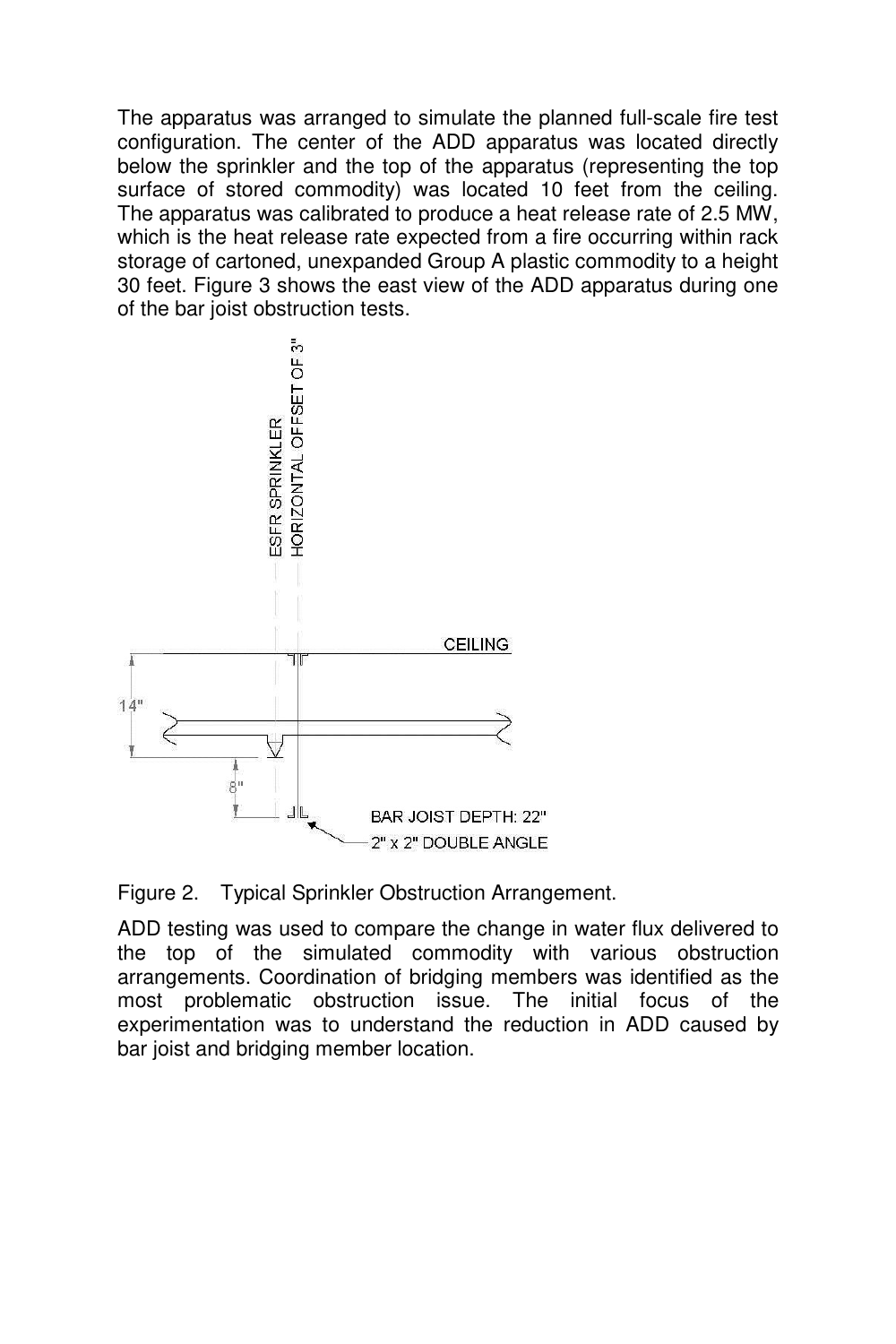

Figure 3. ADD Testing Apparatus With Obstruction.

Various arrangements of obstruction widths and shapes were tested to measure the change in ADD from the baseline condition (unobstructed sprinkler). The obstructions ranged in width from 3 to 12 inches. Both round and flat shapes were used. To better understand the results of the ADD work, the obstruction scenarios were plotted against ESFR sprinkler discharge patterns. This analysis showed that for obstructions located directly below the sprinkler the ADD decreases as the vertical distance between the sprinkler and the obstruction decreases. For obstructions horizontally offset from the sprinkler, the inverse is true, the ADD decreases as the vertically distance between the sprinkler and the obstruction increases. This relationship is shown Figure 4.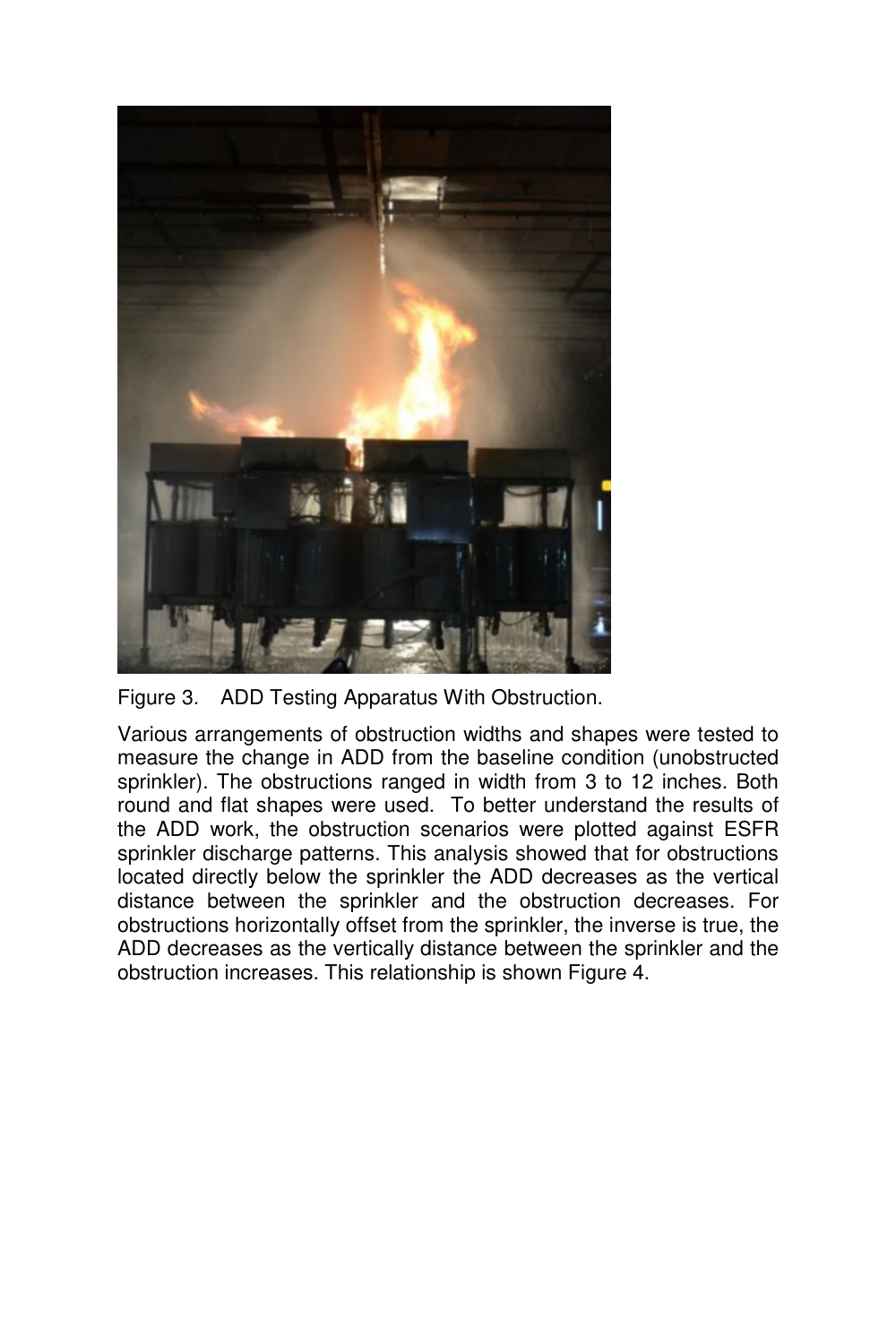

Figure 4 . ESFR K17 Sprinkler Spray Pattern with 6-Inch Wide Flat Obstruction Horizontally Offset 6 Inches

# **Full-scale Fire Testing**

Various obstruction arrangements were tested in full-scale based upon the information gathered in the ADD testing and sprinkler discharge pattern analysis. The test array consisted of the following (see Figures 5 and 6):

- Standard Group A plastic commodity
- 30 feet of double-row rack storage and 40-foot high ceiling
- Standard 4-foot aisles with 6-inch transverse and longitudinal flue spaces provided at rack uprights and between unit loads.
- K17 ESFR sprinklers operating at 52 psi and positioned at the ceiling with 14-inch clearance between the ceiling and the deflector.
- Sprinkler spacing 10 feet x 10 feet
- Two half igniters positioned at the base of the commodity offset on the center of the transverse flue space in the main array.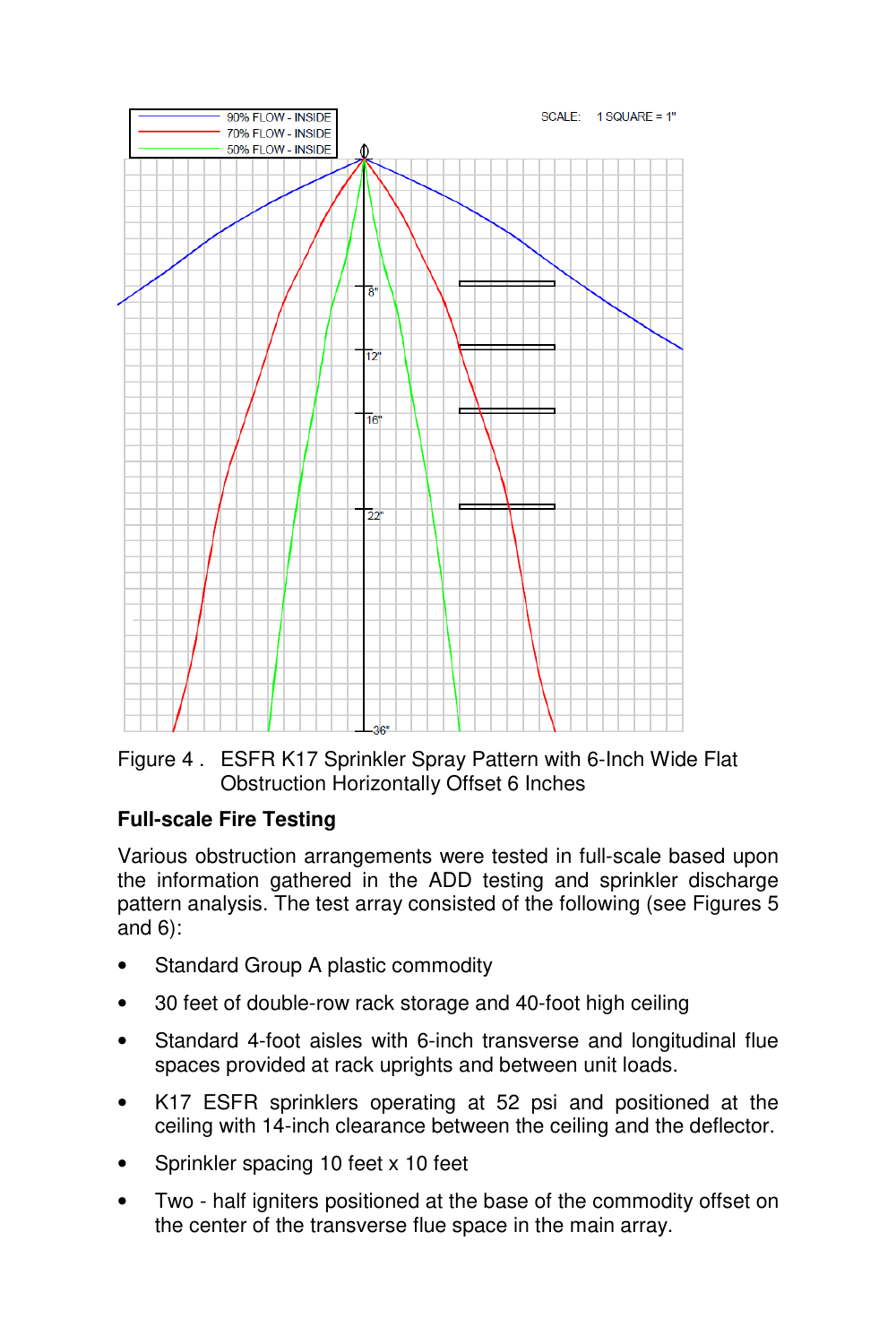

Figure 5. Typical Full-scale Test Section View

The results of the testing are summarized below:

- K17 ESFR sprinklers obstructed by a 1.5-inch x 1.5-inch bridging member located 12 inches directly below the sprinkler produced acceptable results. It can be said that bar joists 26-36-inches deep, 6 inches horizontally offset from the sprinkler with a 1.5-inch x 1.5 inch bridging member located directly under the sprinkler will not significantly decrease the performance of the ESFR sprinkler.
- K17 ESFR sprinklers obstructed by a 6-inch wide flat obstruction located 6 inches horizontally offset and 20 inches below the sprinkler produced acceptable results.
- K17 ESFR sprinklers obstructed by a 12-inch wide flat obstruction located 6 inches horizontally offset and 20 inches below the sprinkler activated 10 sprinklers, 2 sprinklers more than that stated in the pass/fail criteria (reduction in safety factor from 1.5 to 1.2 based upon 12 sprinkler design). The fire damage was acceptable, as were the ceiling temperatures.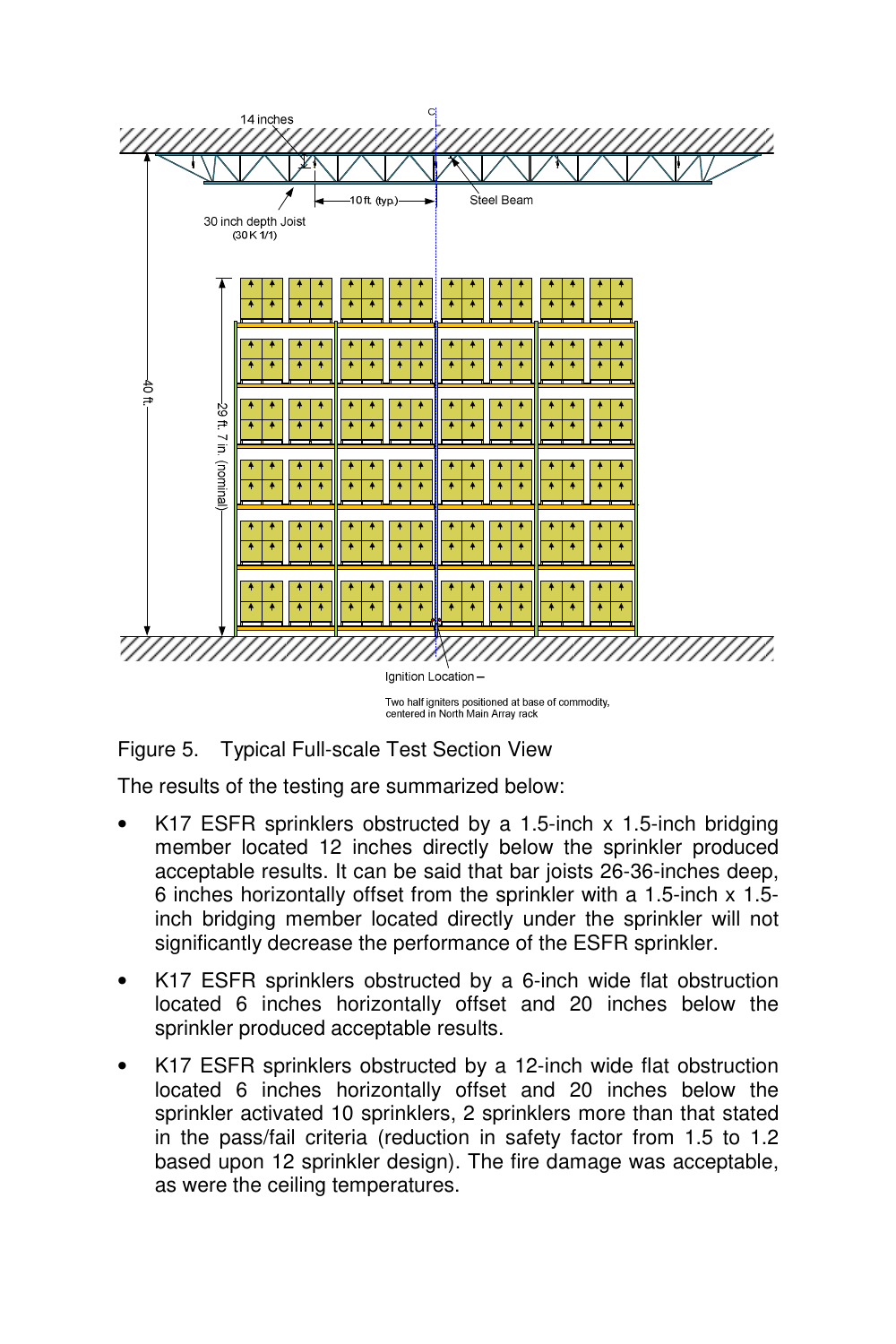

Figure 6. Typical Full Scale test Arrangement, Elevation View Near **Ceiling** 

# **Conclusion**

This research project has made much progress in the understanding of the effect obstructions have on ESFR sprinkler preformance. This data will provide opportunity to adjust the current design standards to scientifically based parmeters. Additional testing is needed to widen the knowledge base.

From this work, it is hypothesized that although ADD testing may be used to gain insight into full-scale fire test performance, other variables are involved. For example, two flat obstructions, 6 and 12-inches wide, located 6 inches horizontally from the sprinkler and 20 inches below have very similar ADD testing results. One might even suggest that the ADD for the 6-inch-wide obstruction is worst. However, when both scenarios were tested in full-scale, only one sprinkler activated in the 6-inch-wide obstruction test and 10 sprinklers activated in the 12-inch-wide obstruction test.